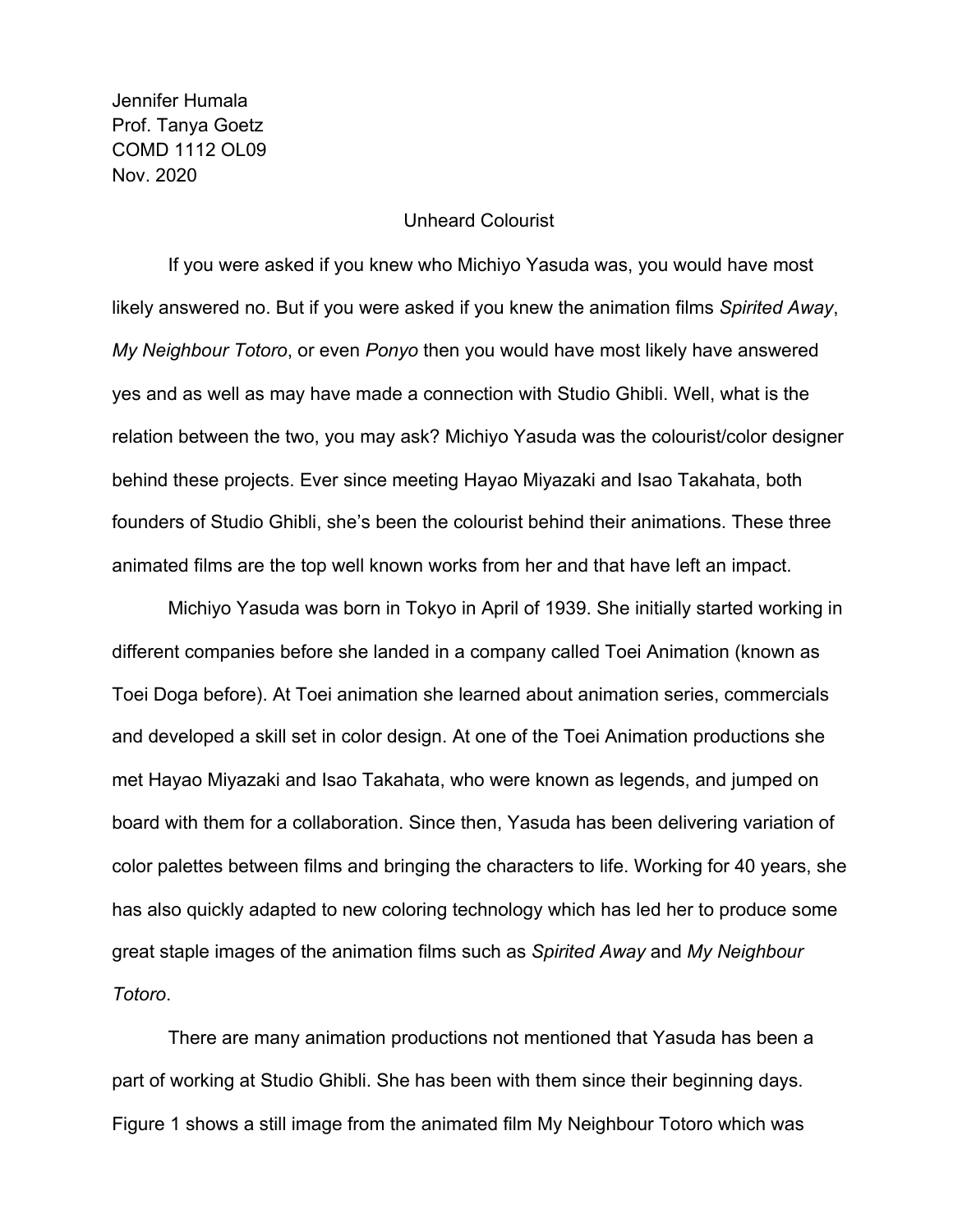

released in 1988. This film is set in post-war rural Japan and follows the journey of two daughters encountering the wood spirits. This still image became an iconic

*Figure 1: Still from My Neighbour Totoro* representation of the film,

from being on the poster to being on merchandise. In this image we can see Michiyo used dark tones for the environment and still kept the characters true to their original colors. The environment is the only thing affected by the rain. In an interview with the *LA Times* Yasuda states that "Color has a meaning, and it makes the film more easily understood. Colors and pictures can enhance what the situation is on screen." From this still we can tell that this is an important scene that unifies both characters as they both hold an umbrella and even though the two little girls are well lit, the big Totoro character has a part of him coming into light. This would suggest that he is trying to be friendly while keeping one foot back in case things don't work out. On the girl, Michiyo Yasuda chooses red and orange which are both tones to describe courage and strength. She gives Totoro dark tones of grey because he is a spirit from the wood but not an evil one.

Another project Yasuda worked on is the most recognized animated film *Spirited Away* which won an Oscar in 2002. Her colour choices brought to life the environment in the spirit world giving it an almost surreal look and each



*Figure 2: Still from Spirited Away*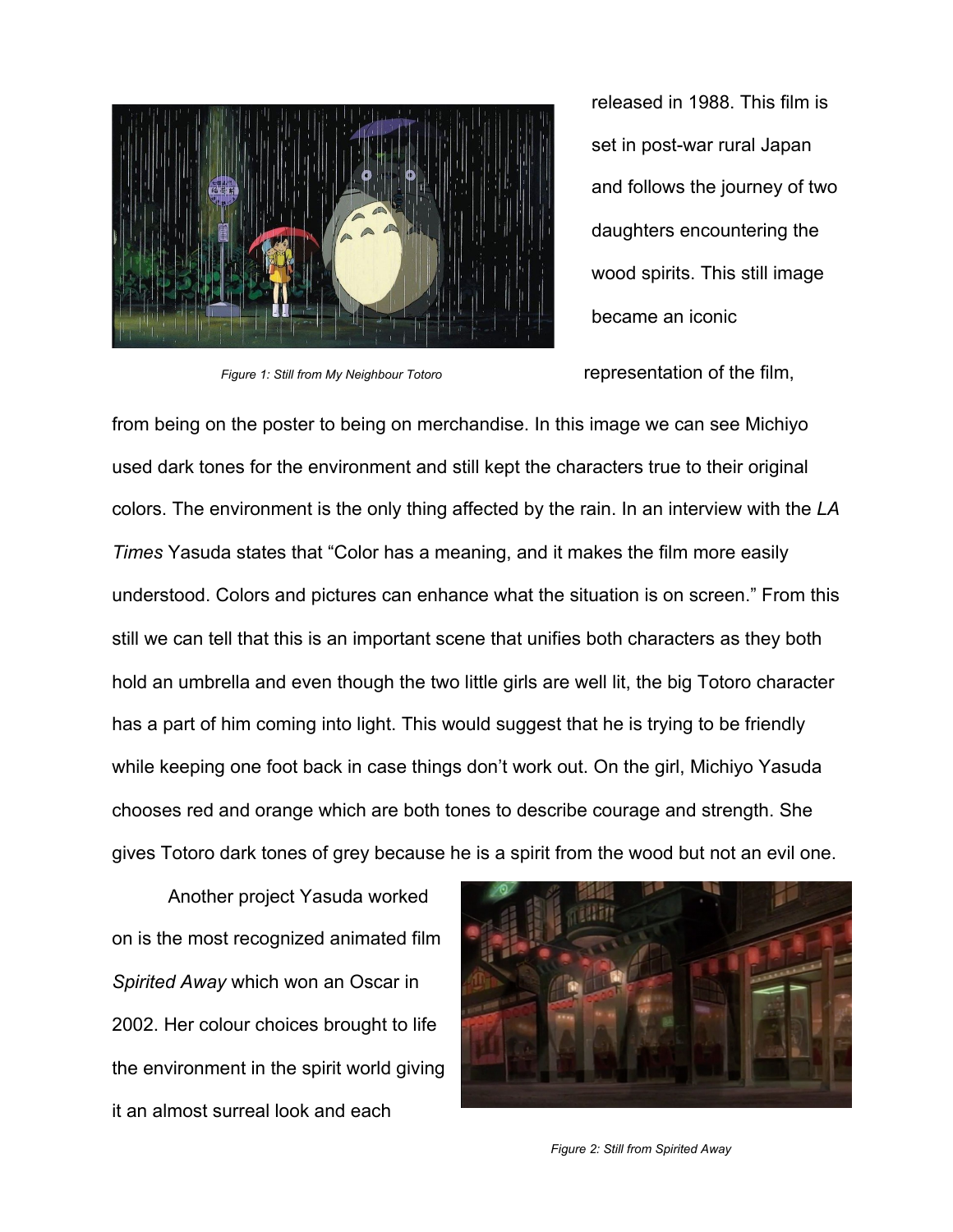

characters resembled their chosen colors throughout the film as shown in Figure 2. For example in Figure 3, the character Chihiro, when she enters the spirit world *Figure 3: Chihiro on left, Haku on right* she carries the color of a light pink.

Whereas the character Haku, a dragon, carries the color blue in both a human and dragon body. In her interview from *LA Times* she mentions that understanding the director's vision is the first step in determining the color for the animated film and how she tries to translate the color used in the storyboards to the actual film. Her color choices bring a natural relation to the subjects/objects as they are in real life, which helps relating to the fictional world.

Michiyo Yasuda worked on *Ponyo*, shown in Figure 4, which was her last film before retirement. She was interviewed by the LA Times during this time and she broke down the color choice for the character Ponyo. This explanation gave us a glimpse *Figure 4: still from Ponyo*



into her creative process. She states "I just choose which color fits each character. The reason Ponyo is pink -- or red -- is because she's based on a red goldfish." So Yasuda keeps Ponyo to her true form through color. Even though Ponyo is in human form the color reddish pink is a reminder that she is in fact a goldfish. In Figure 4 you can also see the color blue being used interchangeably between other fish and the water. She states in her interview, "I chose a color that can be both the fish and the sea simultaneously.., I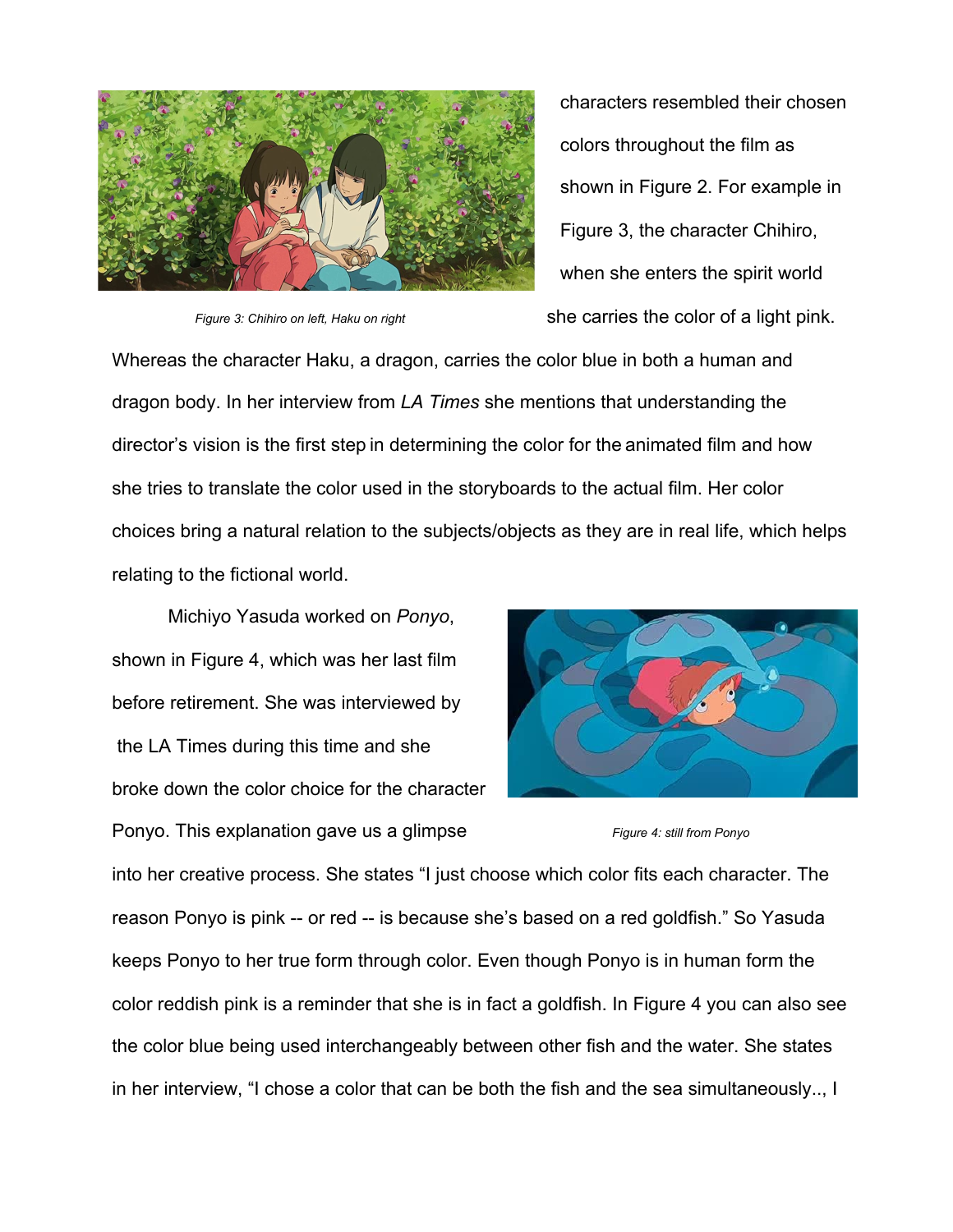want to show the audience how you see or feel the color in the water." So we can see that Yasuda believed in color being a form of expression.

No matter which project Michiyo Yasuda worked on she always had the same mission in mind which was to have the color translate from real life in the animated world. Not only to reflect reality but to also give the audience a fantasy world that they can jump on. Her choices are seen through the animated films she has worked with Hayao Miyazaki and the colors are rich and vivid without being so strong, giving off a sense of pastels. Down below are some color palettes she used seen throughout the animated films she has worked on. She would be dearly missed on future Studio Ghibli productions but those who worked closely with her know how valuable she was in bringing Miyazaki's visions to life.



*Palette: Purple Palette: Green*



*Palette: Blue Palette: Red*